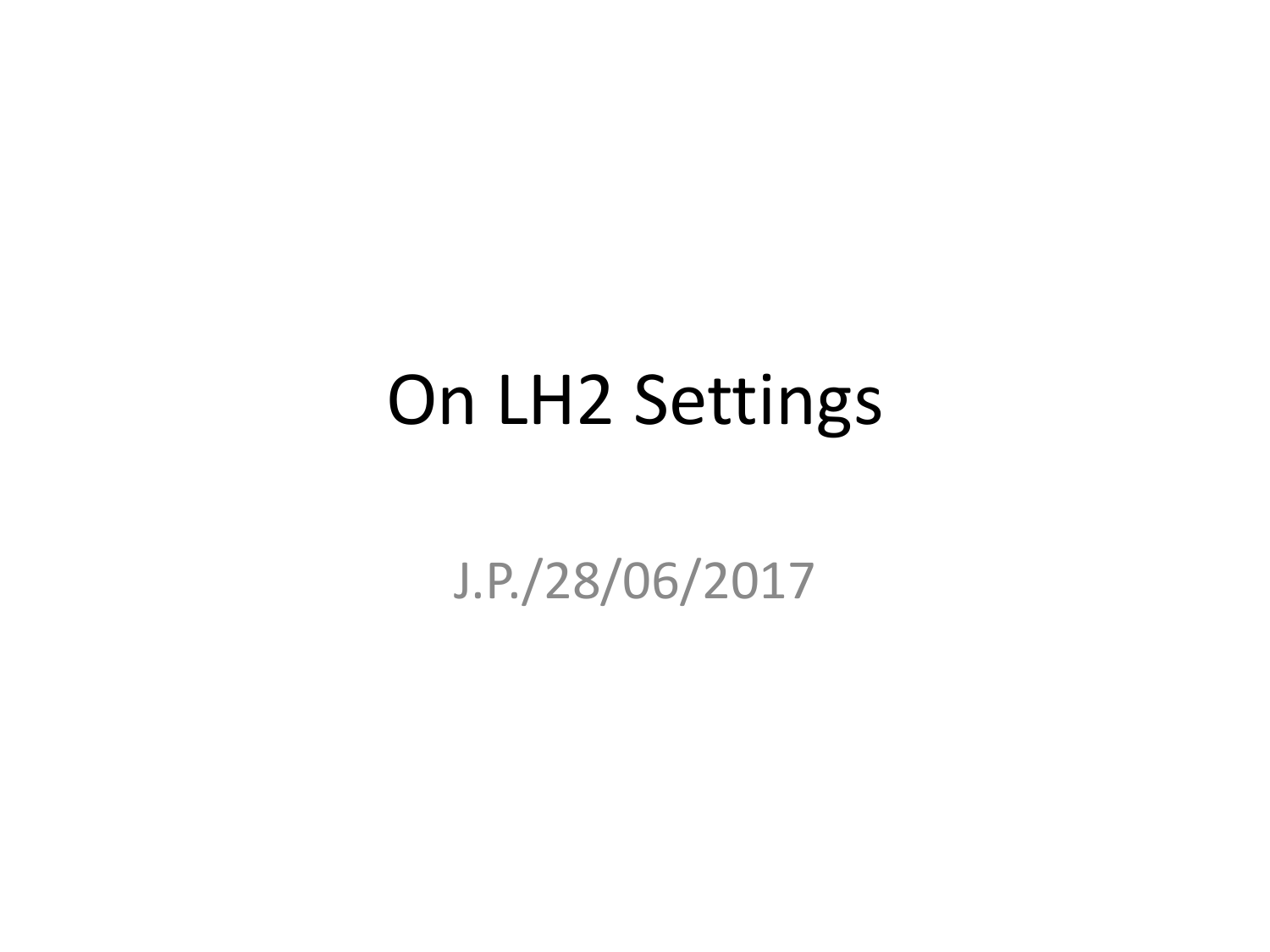### Momentum profile (GeV/c vs m)

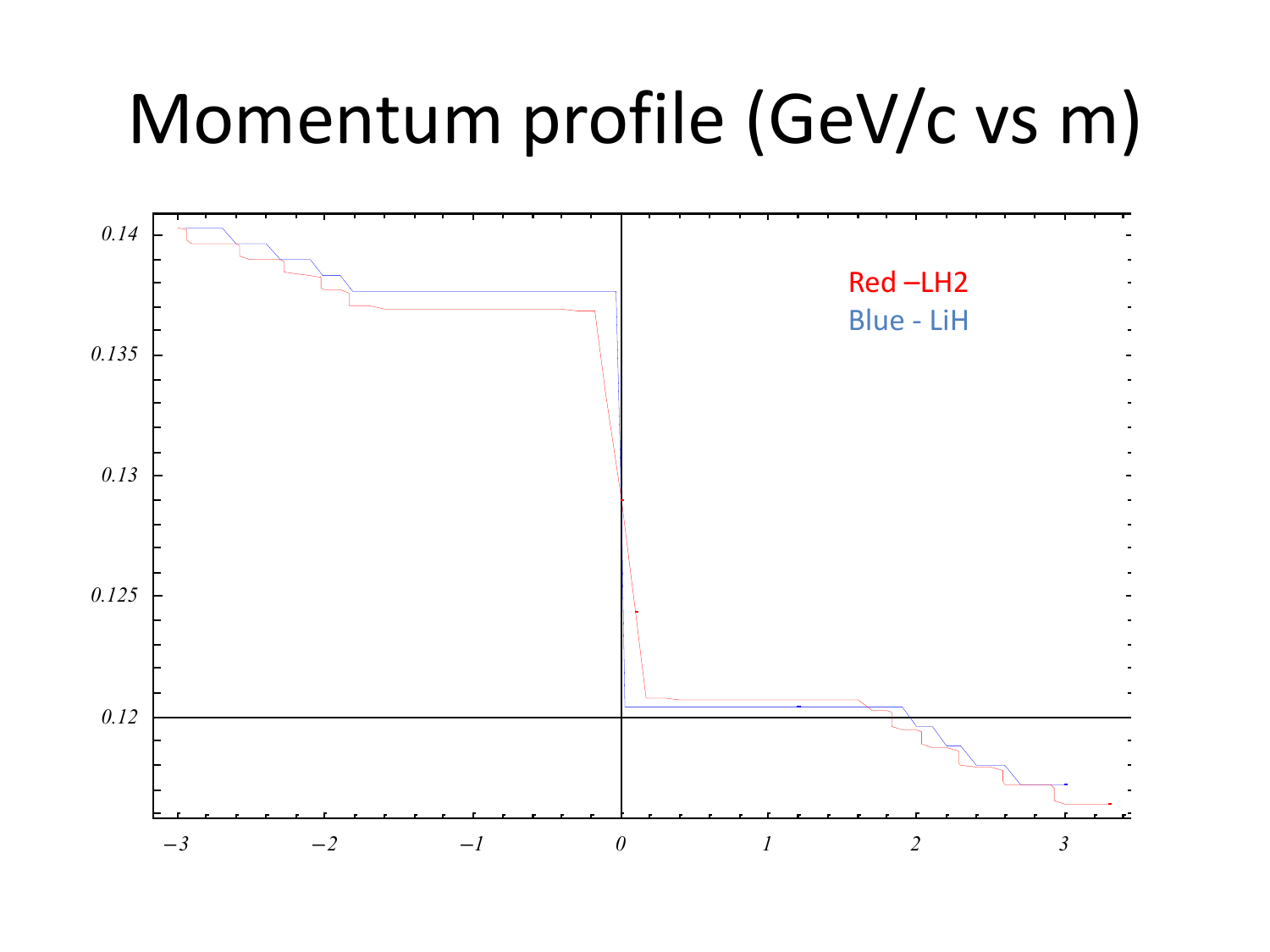## Optics assuming the same setting (strong focusing, flip, 140 MeV/c)



No observable difference, so we can use LiH setting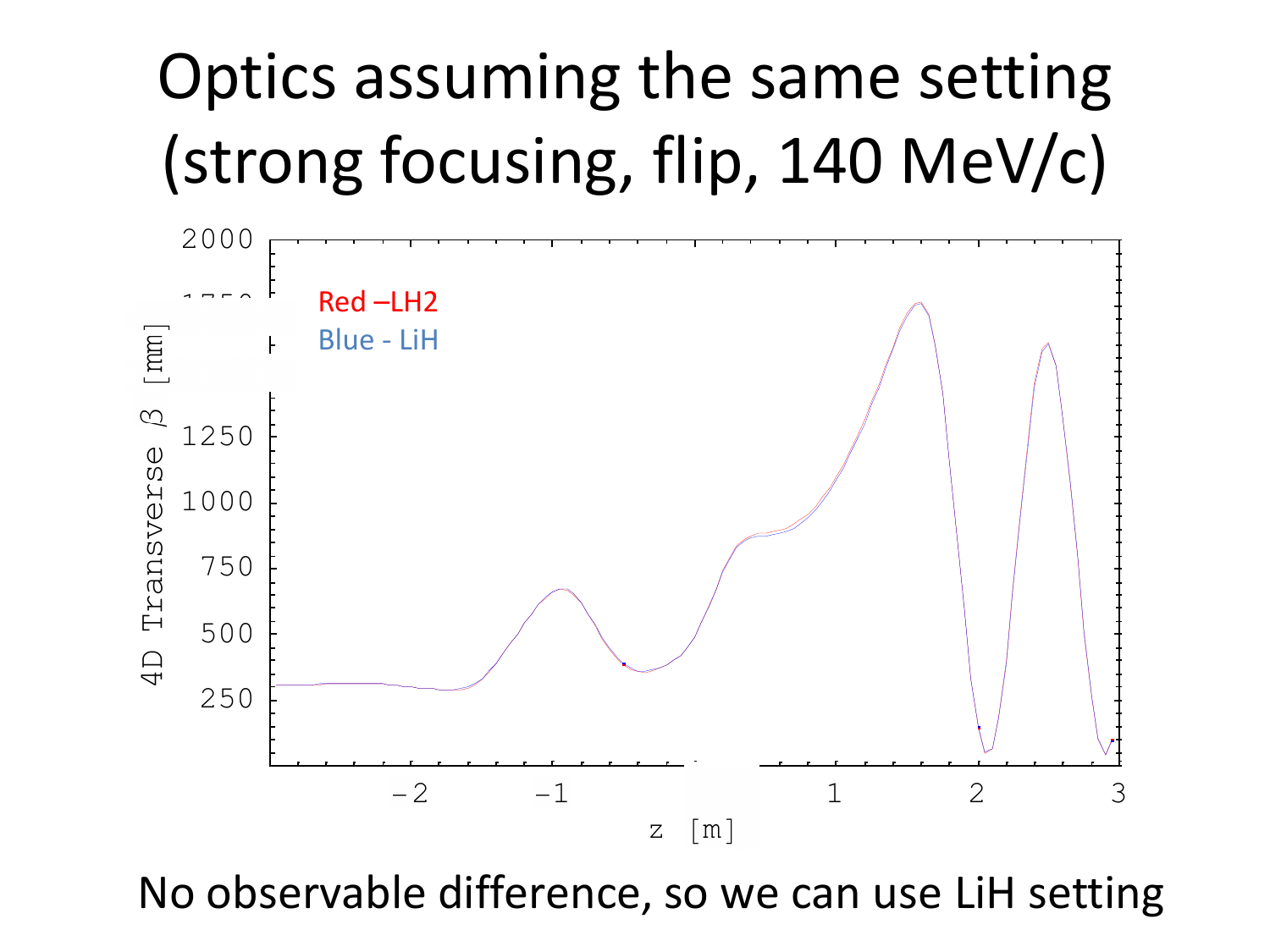### Optics assuming the same setting  $(75cm, flip, 140 MeV/c)$



No observable difference, so we can use LiH setting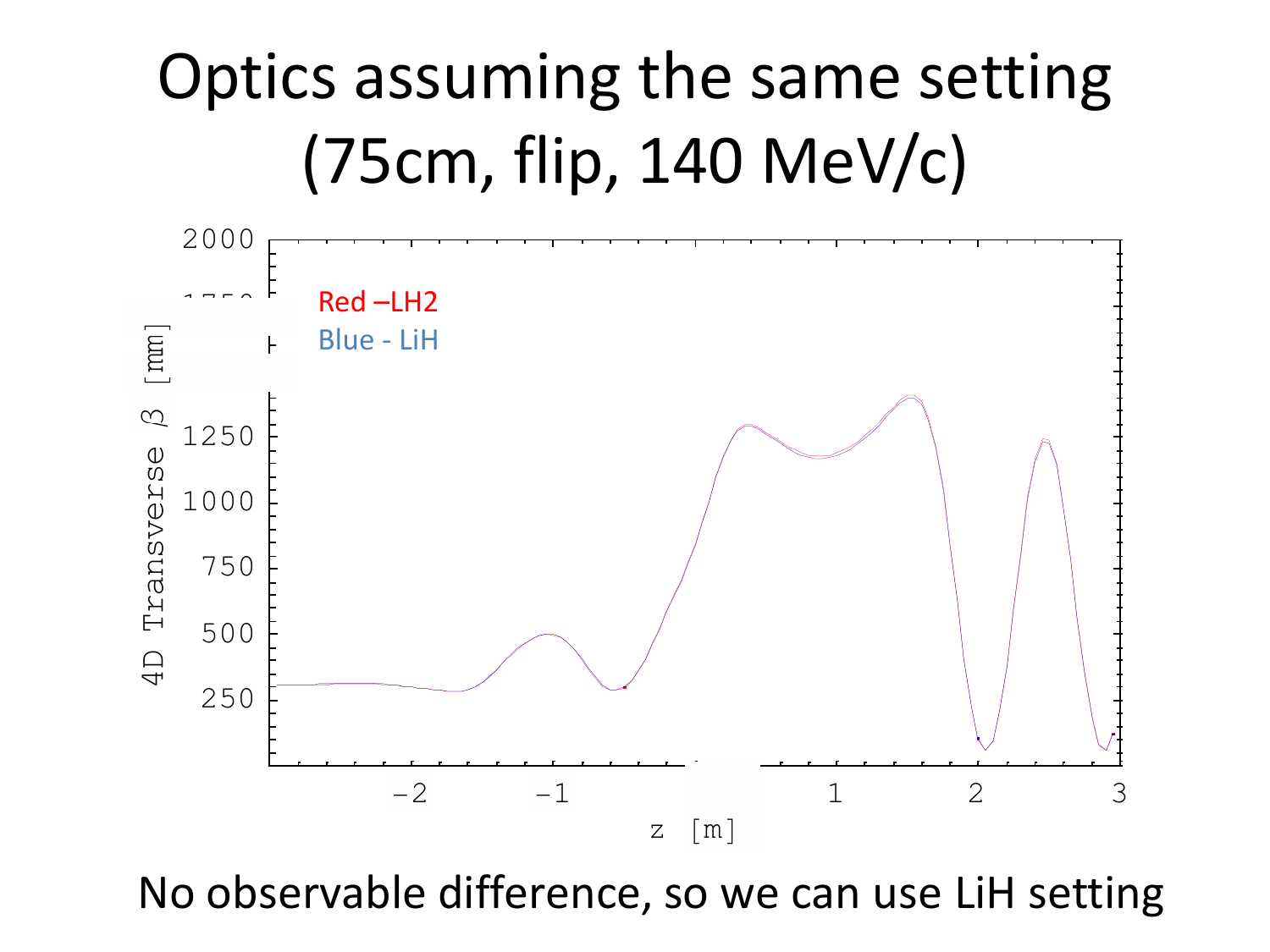# Proposal for the settings for cooling reduction

- Probably flip as it performs better (subject to confirmation)
- Two settings with 140 MeV/c (45cm and 75 cm) for partial beta scan
- One with 200 MeV/c for another momentum point
- ...and one with M2d ON!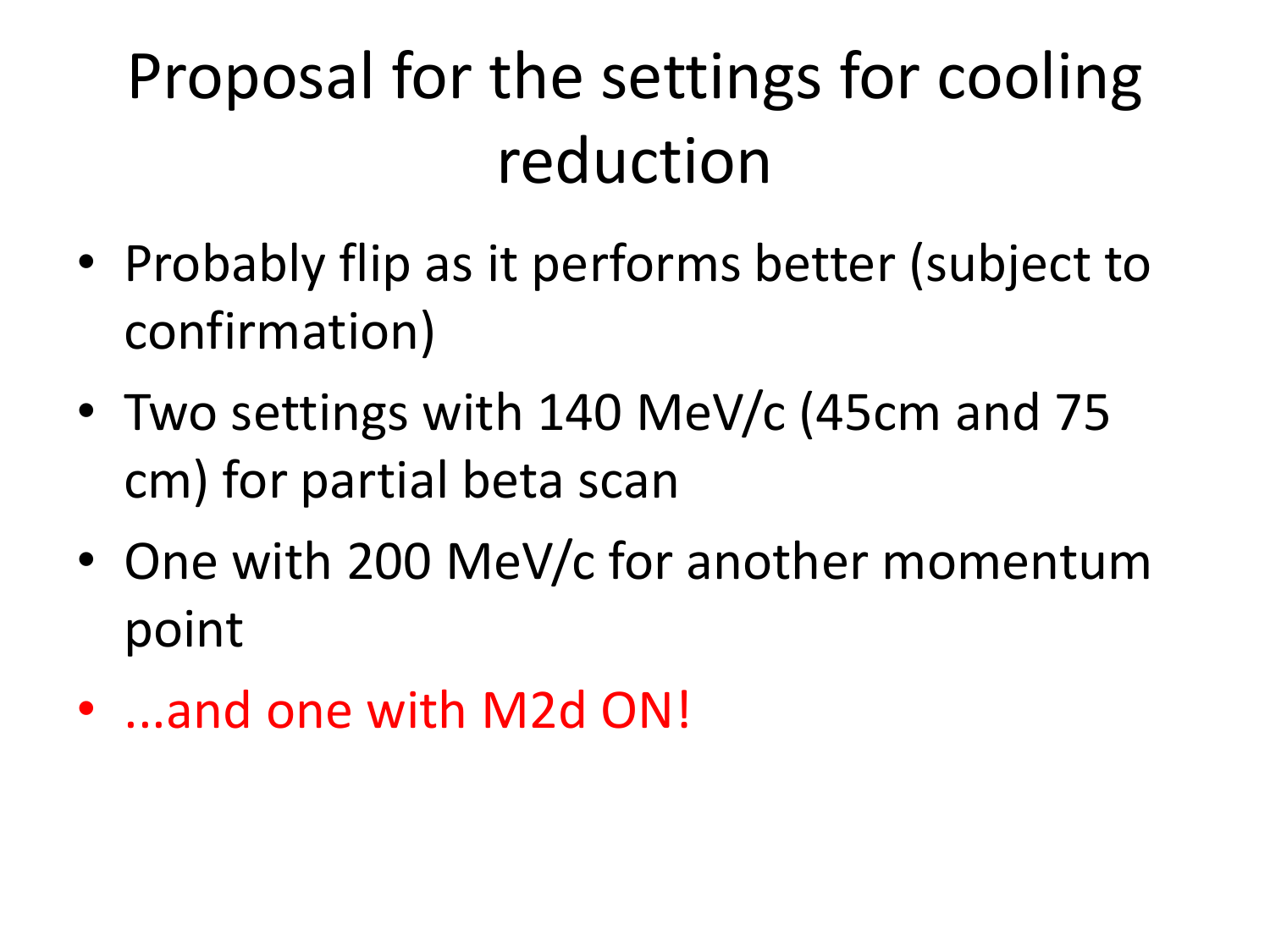



Variable values corresponding to the previous results:

| variable                       | flip, $140$ | flip, 200 | flip, $240$ | sole, 140 | sole, 200 | sole, 240 |     |                                 |
|--------------------------------|-------------|-----------|-------------|-----------|-----------|-----------|-----|---------------------------------|
|                                |             |           |             |           |           |           |     | Current $(A)$                   |
| $x_1$                          | 0.64        | 0.68      | 0.80        | 0.75      | 0.72      | 0.89      | E2U | $253.23 \times x_1$             |
|                                |             |           |             |           |           |           | CU  | $277.98 \times x_1$             |
| $x_2$                          | 116.40      | 150.40    | 251.62      | 241.14    | 219.81    | 222.69    | E1U | $246.2 \times x_1$              |
| $x_3$                          | 133.01      | 253.18    | 150.98      | 225.42    | 162.66    | 146.06    | M2U | $x_2$                           |
|                                |             |           |             |           |           |           | M1U | $x_3$                           |
| $x_4$                          | 181.21      | 222.94    | 126.80      | 53.52     | 55.95     | 64.09     | FCU | $x_4$                           |
| $x_5$                          | $-205.95$   | $-242.47$ | $-244.00$   | 147.05    | 205.66    | 161.48    | FCD | $x_4$ (solenoid); $-x_4$ (flip) |
|                                |             |           |             |           |           |           | M1D | $\Omega$                        |
| $x_6$                          | $-0.71$     | $-0.5$    | $-0.70$     | 0.51      | 0.51      | 0.70      | M2D | $x_5$                           |
| $\Delta \epsilon / \epsilon_i$ | $-7.7\%$    | $-4.0\%$  | $-2.2\%$    | $-2.2\%$  | $-2.8\%$  | $-2.3\%$  | E1D | $246.2 \times x_{6}$            |
|                                |             |           |             |           |           |           | CD  | $277.98 \times x_{6}$           |
| Т                              | 93%         | 93%       | 90%         | 91%       | 92%       | 90%       | E2D | $253.23 \times x_6$             |
|                                |             |           |             |           |           |           |     |                                 |

In each run mode, we are able to deliver an ensemble of particles that can be cooled in the MICE Step IV lattice, with at least 90% transmission to the TOF2 without M1D. In most of them, the normalized transverse emit. reduction is more than 3%;

I take Ao's 140 MeV/c, flip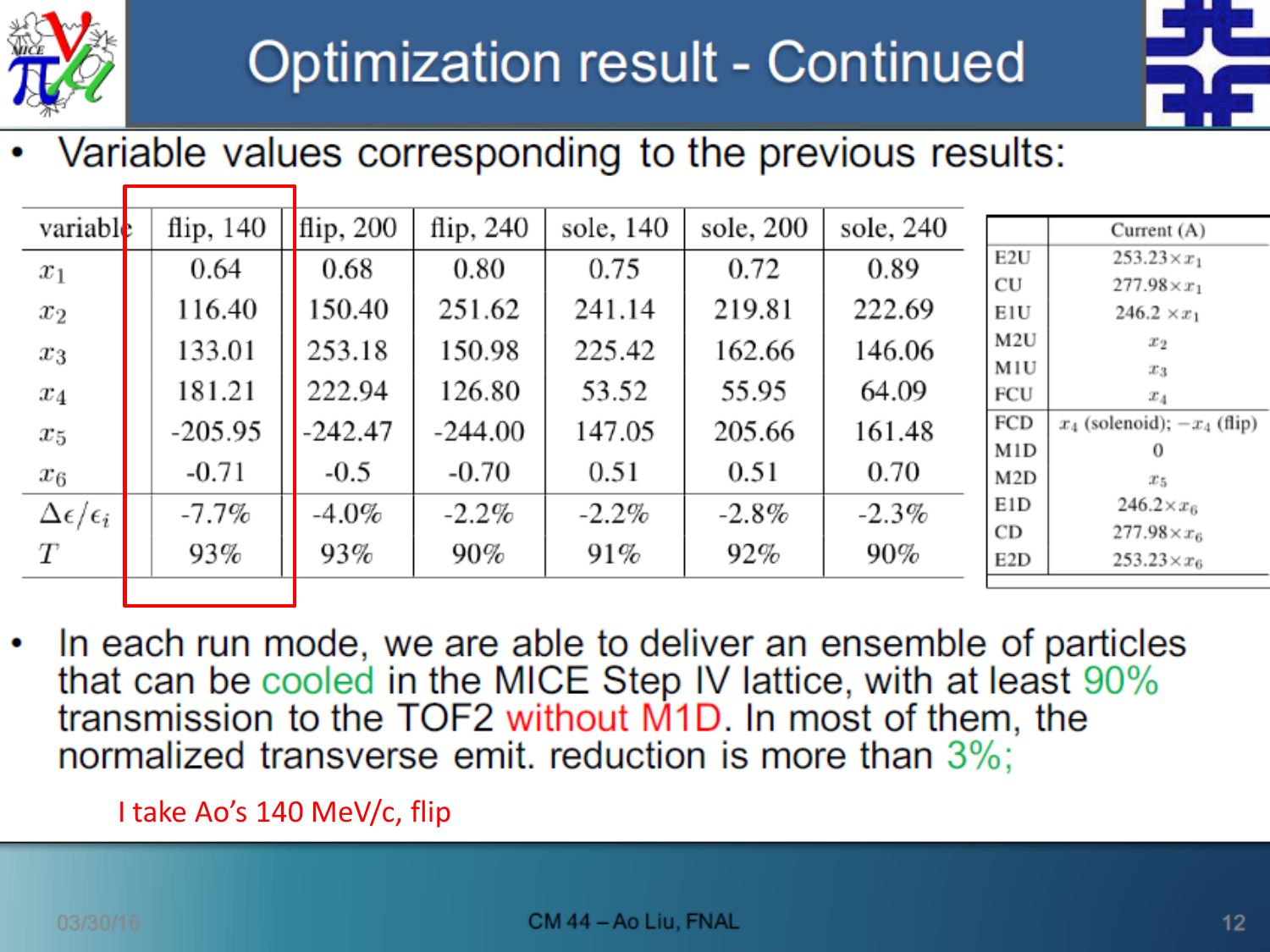### Bz on axis (T vs m)

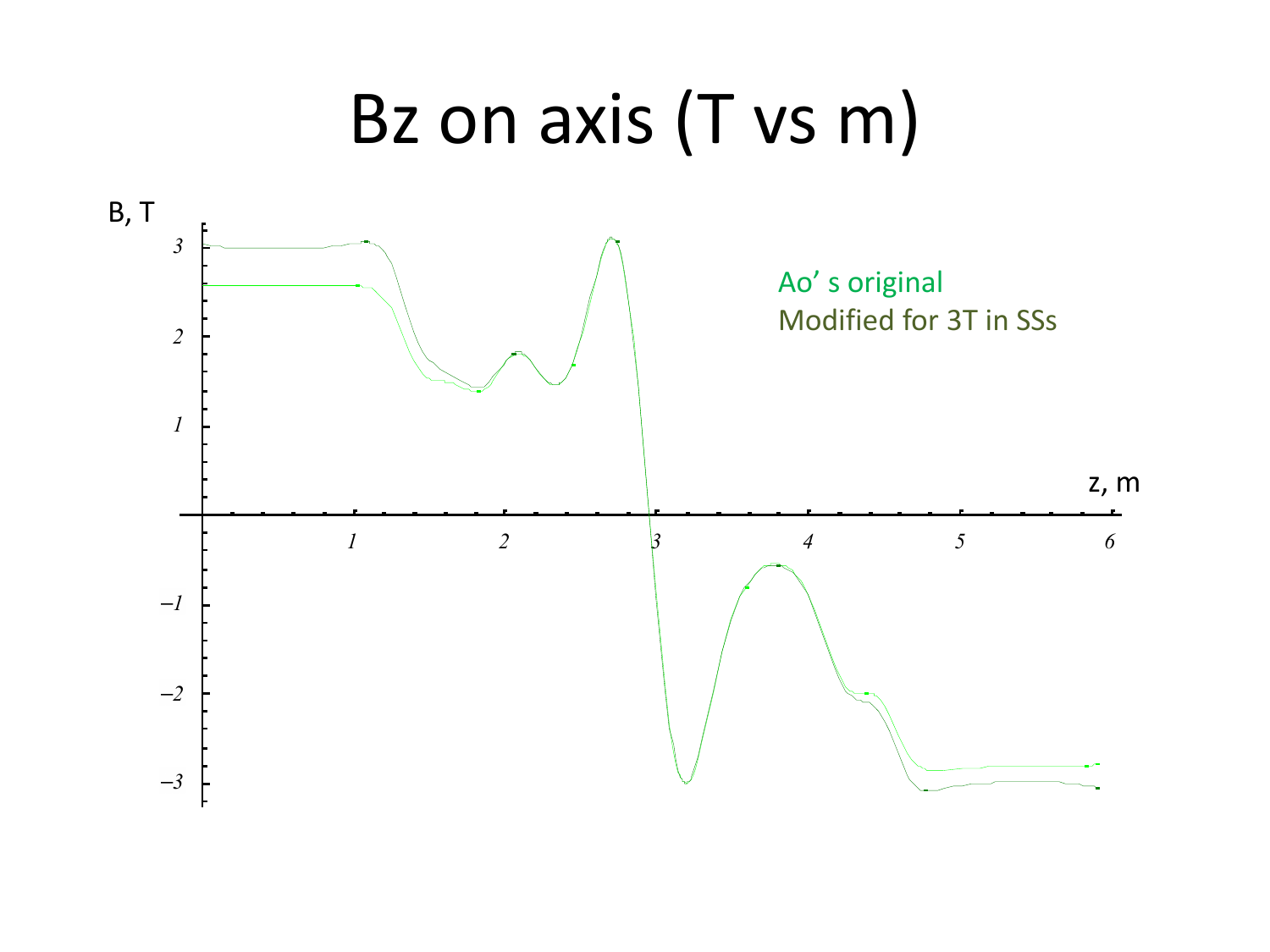## **Optics with and without M2D**